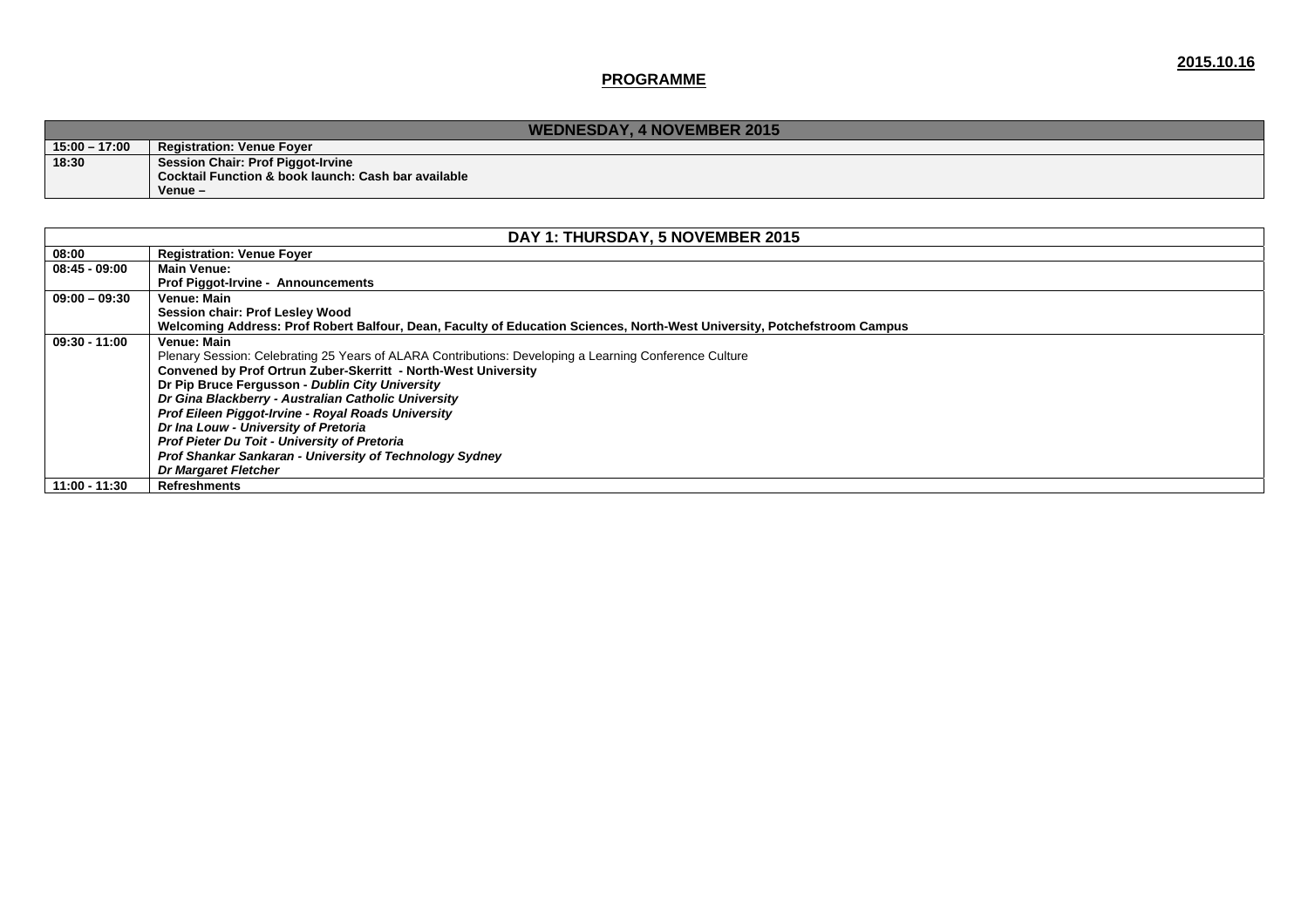|               | DAY 1: THURSDAY, 5 NOVEMBER 2015                                                                                                                                                                                                                                                           |  |  |  |  |
|---------------|--------------------------------------------------------------------------------------------------------------------------------------------------------------------------------------------------------------------------------------------------------------------------------------------|--|--|--|--|
| 11:30 - 12:30 | Main venue:<br>Theme: Community -Posters<br>Management of resources between funded organizations and host districts<br>Ms Dora Ramogobeng & Mrs Hanlie Kapp - Foundation for Professional Development                                                                                      |  |  |  |  |
|               | Strengthening Early Linkage and Retention in HIV/AIDS Treatment by implementing facility-based ART Adherence Clubs for stable ART patients in Gauteng, Mpumalanga and Free State Provinces,<br>South Africa<br>Mr Rick Stephen - Foundation for Professional Development                   |  |  |  |  |
|               | Centre for Action Research and Democratic Societal Change<br>Dr Jonas Egmose & Prof John Andersen & Prof Janne Gleerup - Roskilde University                                                                                                                                               |  |  |  |  |
|               | How can I mobilise communities for HIV testing and ensure proven linkages to care, in absence of adequate resources?<br>Mr Gerhard Lombard & Me Hanlie Kapp - Foundation for Professional Development                                                                                      |  |  |  |  |
|               | Mapping of support groups may open the door to a truly integrated referral service at primary health care level<br>Mr Shaun Skidmore - Foundation for Professional Development                                                                                                             |  |  |  |  |
|               | How a Gender Based Violence project brought my colleagues' two worlds together- a case Study<br>Mrs RL Wentzel & Miss F Slaven - Foundation for Professional Development                                                                                                                   |  |  |  |  |
|               | Theme: Organisational development - posters<br>Can the implementation of Action Learning methodology minimise the impact on performance against targets during transition phase in funded environments?<br>Ms Gwynneth Makuwaza & Ms Hanlie Kapp - Foundation for Professional Development |  |  |  |  |
|               | Management, Leadership, Teamwork, Mentoring, Delegation<br>Mr Nadeem Sheriff & Mrs Hanlie Kapp - Foundation for Professional Development                                                                                                                                                   |  |  |  |  |
|               | From participating to facilitating an Action Learning set with success - a case Study<br>Mr Barend Botha & Ms Renee Wentzel - Foundation for Professional Development                                                                                                                      |  |  |  |  |
|               | Action Research and empowerment of care workers and residents in public nursing homes in Denmark<br>Dr Annette Bilfeldt - Aalborg University & Dr John Andersen- Roskilde University                                                                                                       |  |  |  |  |
|               | Theme: Education - posters<br>Helping learners to take control of their future career choices - a participative approach to career guidance<br>Mrs Suegnet Smit & Prof Lesley Wood - North-West University                                                                                 |  |  |  |  |
|               | Change Projects for Changing Practice: Citizen Monitoring of the South African National Water Resources Strategy 2 (NWRS2)<br>Mr Thabo Lusithi - Environmental Monitoring Group & Ms Jane Burt - Rhodes University                                                                         |  |  |  |  |
|               | Early childhood intervention towards education reform in Mozambique: a small spark can ignite a big fire<br>Mrs Gail Janse van Rensburg - Accelerated Education Enterprises & Mrs Magaly Silva - Associação Vida para África                                                               |  |  |  |  |
|               | ARTISTIC DISPLAYS:<br>"Children are not voiceless": creating enabling environments - a retrospective exhibition on participatory action learning through art-based platforms between pre-service teachers and schoolchildren<br><b>Ms Merna Meyer - North-West University</b>              |  |  |  |  |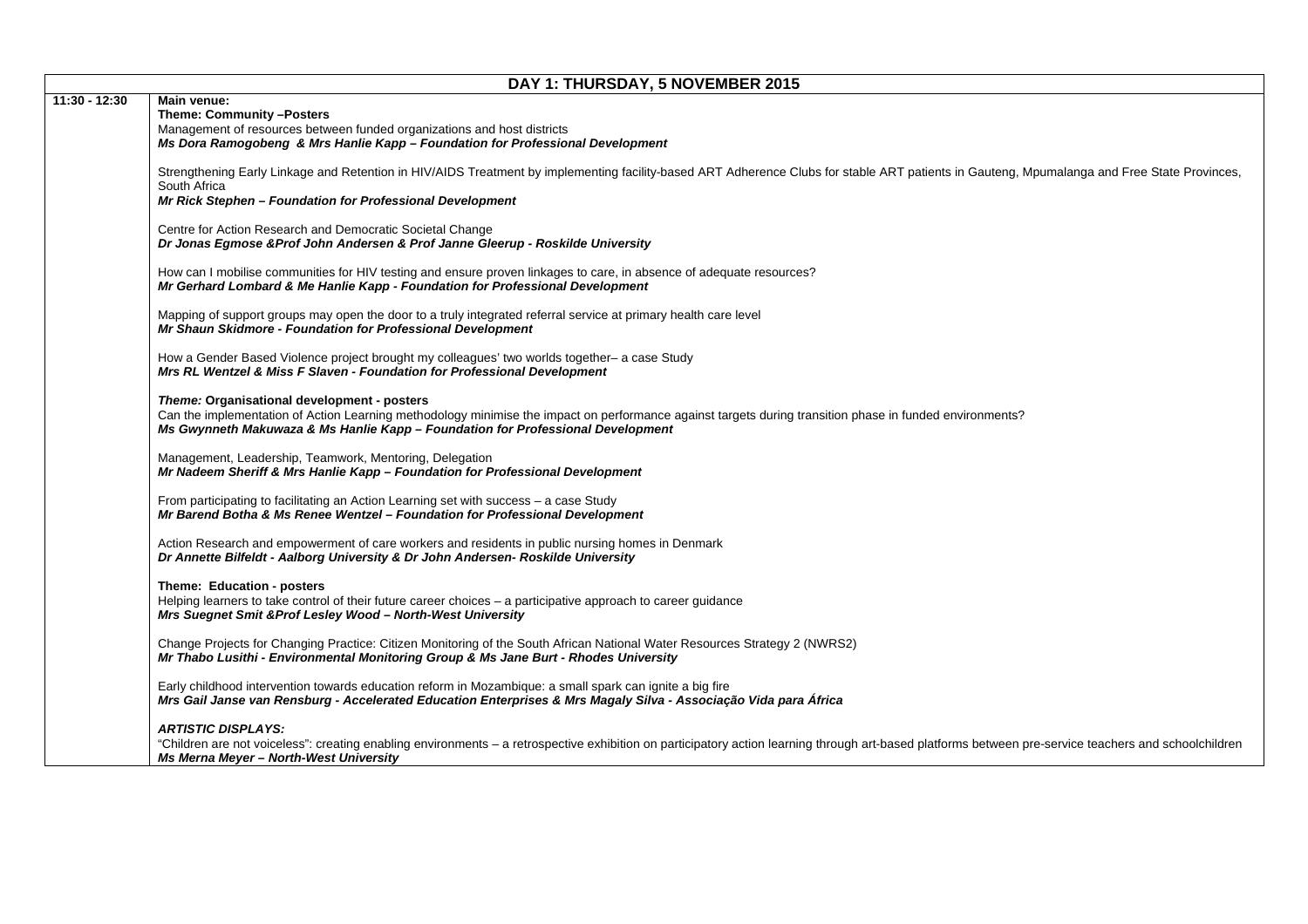| DAY 1: THURSDAY, 5 NOVEMBER 2015 |                                                                                                                                                                                                                                                           |                                                                                                                                                                                                                                                                                        |                                                                                                                                                                                                                                                                                                                                             |                                                                                                                                                                                                   |                                                                                                                                                                                                                                                                                                                                        |                                                                                                                                                                                                                                                                                                                                    |
|----------------------------------|-----------------------------------------------------------------------------------------------------------------------------------------------------------------------------------------------------------------------------------------------------------|----------------------------------------------------------------------------------------------------------------------------------------------------------------------------------------------------------------------------------------------------------------------------------------|---------------------------------------------------------------------------------------------------------------------------------------------------------------------------------------------------------------------------------------------------------------------------------------------------------------------------------------------|---------------------------------------------------------------------------------------------------------------------------------------------------------------------------------------------------|----------------------------------------------------------------------------------------------------------------------------------------------------------------------------------------------------------------------------------------------------------------------------------------------------------------------------------------|------------------------------------------------------------------------------------------------------------------------------------------------------------------------------------------------------------------------------------------------------------------------------------------------------------------------------------|
|                                  | Venue: 1<br><b>Theme: Education</b><br><b>Session Chair: Mrs BA Seobi</b>                                                                                                                                                                                 | Venue: 2<br><b>Theme: Organisation</b><br>development<br>Session Chair: Prof J<br><b>Andersen</b>                                                                                                                                                                                      | Venue: 3<br><b>Theme: Community</b><br>Session Chair: Prof E<br><b>Tetteh</b>                                                                                                                                                                                                                                                               | Venue: 4<br><b>Theme: Education</b><br><b>Session Chair: Ms M</b><br><b>Kok</b>                                                                                                                   | Venue: 5<br>Theme: Conserving the<br>environment and<br>resources<br>Session Chair: Dr N Avriel-<br>Avni                                                                                                                                                                                                                               | Venue: 6<br><b>Theme: Education</b><br><b>Session Chair: Prof E</b><br>Piggot-Ivine                                                                                                                                                                                                                                                |
| $11:30 - 12:00$                  | A PAR approach to helping HODs in<br>under performing schools to theorise<br>instructional leadership<br>Mrs Audrey Seobi &<br><b>Prof Lesley Wood - North-West</b><br><b>University</b>                                                                  | Knowledge Dialogues.<br>Homogenizations-diversities and<br>exclusions-inclusions in<br>Colombian education<br>Mr Miguel González -<br>Universidad Católica de<br>Pereira                                                                                                               | Integrating work by<br>researchers from different<br>fields is critical for the<br>success of participatory<br>action research initiatives.<br><b>Experiences from Barotse</b><br>Flood Plain, Zambia<br>Dr Tendayi Mutimukuru-<br>Maravanyika &<br>Dr Steven Cole &<br>Dr Kate Longley &<br><b>Mr Jeston Lunda</b><br>Kalembwe - WorldFish | Learning to be a teacher<br>from an Action Learning<br>excursion<br>Dr Karen Steenkamp -<br>University of<br>Johannesburg                                                                         | Building a bridge over<br>troubled waters: the wicked<br>problem of dysfunctional<br>local government<br>wastewater treatment works<br>in post-apartheid South<br>Africa<br>Dr Victor Munnik-<br>University of the<br>Witwatersrand<br><b>Prof Tally Palmer-</b><br><b>Rhodes University</b><br><b>Mr Garth Barnes -</b><br>Researcher | Conceptualizing indicators<br>for evaluating collaborative<br>and sustainable learning in<br>action research<br>Prof Eileen Piggot-Ivine &<br><b>Prof Wendy Rowe - Royal</b><br><b>Roads University</b><br>Dr Deborah Zornes - Royal<br><b>University</b><br><b>Phil Cady</b><br>Dr Judith Kearney -<br><b>Griffith University</b> |
| 12:00 - 12:30                    | An action learning model to assist<br>circuit teams to support school<br>management teams towards whole-<br>school<br>Dr Geoff van der Voort Nelson<br><b>Mandela Metropolitan University</b><br>Prof Lesley Wood - North-West<br><b>University</b>       | The influence of transformational<br>management strategies of<br>school principals on job<br>satisfaction levels of educators<br>Dr Peter Tsvara - Researcher<br>Prof Johan Booyse -<br><b>University of South Africa</b><br><b>Mr Francis Manzira -</b><br><b>University of Venda</b> | Methodological Issues in<br><b>Conceptualizing Action</b><br>Research and Community-<br><b>Based Participatory</b><br><b>Research Framework</b><br><b>Prof Emmanuel Tetteh -</b><br><b>Capella University</b>                                                                                                                               | Free therapy: critical self-<br>reflection as therapeutic<br>tool for teachers<br><b>Ms Mandie Kok &amp;</b><br>Dr Laetitia Greyling -<br><b>Nelson Mandela</b><br><b>Metropolitan University</b> | Developing Environmental<br>Citizenship on Campus<br>through Action Research<br>Dr Noa Avriel-Avni - Dead<br>Sea and Arava Science<br><b>Center</b>                                                                                                                                                                                    | Utilising Open Education<br>Resources in support of<br>curriculum transformation at<br>Africa Nazarene University:<br>a participatory action<br>research approach<br><b>Mr Tony Mays - South</b><br><b>African Institute for</b><br><b>Distance Education</b><br>Mrs Mary Ooko - Africa<br><b>Nazarene University</b>              |
| $12:30 - 13:30$                  | Lunch                                                                                                                                                                                                                                                     |                                                                                                                                                                                                                                                                                        |                                                                                                                                                                                                                                                                                                                                             |                                                                                                                                                                                                   |                                                                                                                                                                                                                                                                                                                                        |                                                                                                                                                                                                                                                                                                                                    |
| $13:30 - 15:00$                  | Main venue:<br><b>Theme: Innovations Workshop</b><br>No Easy Answers: Using Reflective and Dialogic Practices to Address Ethical Dilemmas in Action Research<br>Dr Mary Brydon-Miller - University of Cincinnati<br>Dr Danny Burns - University of Sussex |                                                                                                                                                                                                                                                                                        |                                                                                                                                                                                                                                                                                                                                             |                                                                                                                                                                                                   |                                                                                                                                                                                                                                                                                                                                        |                                                                                                                                                                                                                                                                                                                                    |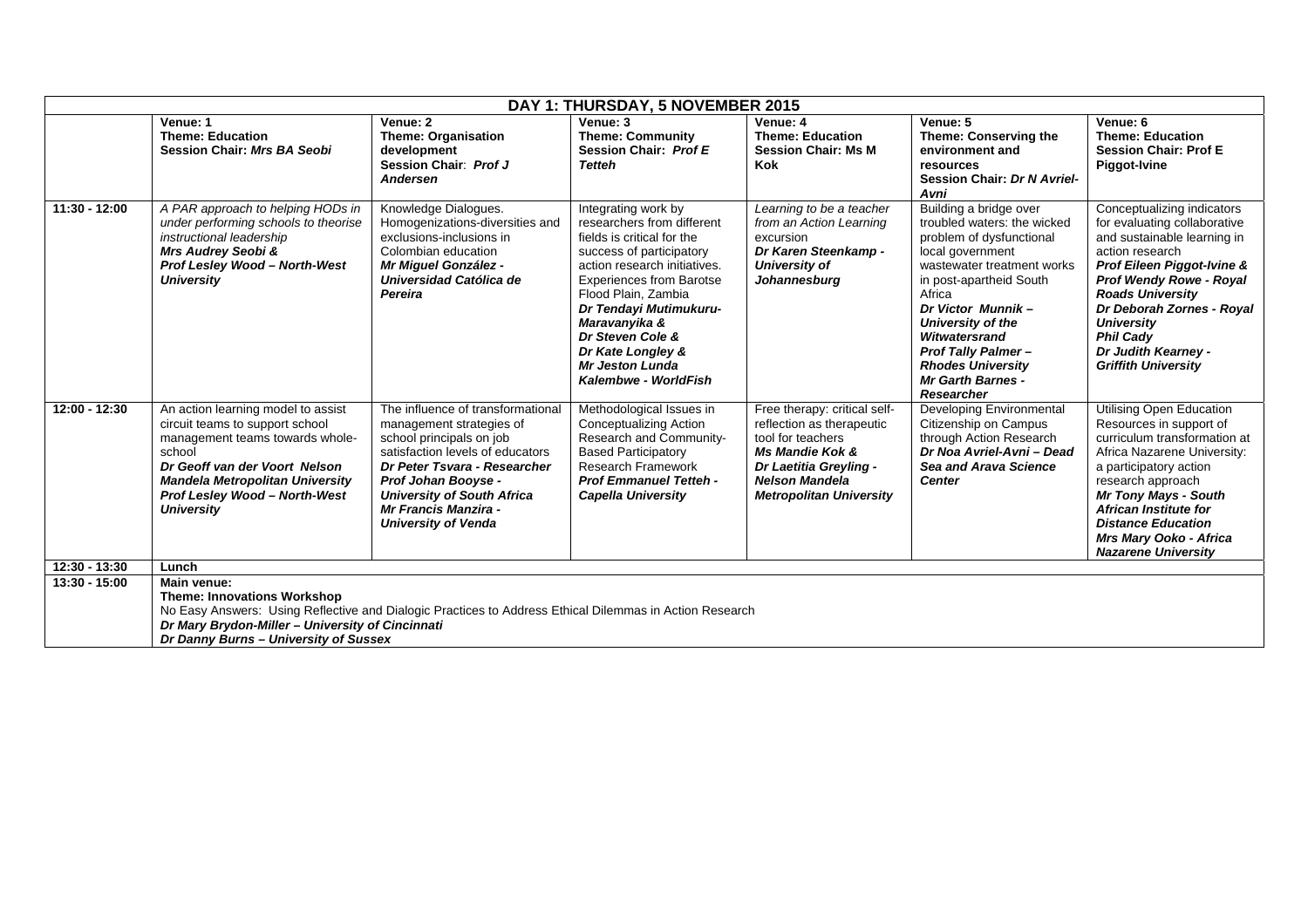| DAY 1: THURSDAY, 5 NOVEMBER 2015 |                                                                                                                                                                                                                                                                        |                                                                                                                                                                                                         |                                                                                                                                                                                                                                                                                                        |                                                                                                                                                                                                                                            |                                                                                                                                                                                                                               |                                                                                                                                                                                                    |
|----------------------------------|------------------------------------------------------------------------------------------------------------------------------------------------------------------------------------------------------------------------------------------------------------------------|---------------------------------------------------------------------------------------------------------------------------------------------------------------------------------------------------------|--------------------------------------------------------------------------------------------------------------------------------------------------------------------------------------------------------------------------------------------------------------------------------------------------------|--------------------------------------------------------------------------------------------------------------------------------------------------------------------------------------------------------------------------------------------|-------------------------------------------------------------------------------------------------------------------------------------------------------------------------------------------------------------------------------|----------------------------------------------------------------------------------------------------------------------------------------------------------------------------------------------------|
|                                  | Venue: 1<br><b>Theme: Education</b><br><b>Session Chair: Dr K Steenkamp</b>                                                                                                                                                                                            | Venue: 2<br><b>Theme: Organisational</b><br><b>Development</b><br>Session Chair: Dr J<br><b>Molineux</b>                                                                                                | Venue: 3<br><b>Theme: Community</b><br>Session Chair: Ms Korrie de<br>Koning                                                                                                                                                                                                                           | Venue: 4<br><b>Theme: Education</b><br><b>Session Chair: Dr LP</b><br><b>Sizipa</b>                                                                                                                                                        | Venue: 5<br><b>Theme: Conserving the</b><br>environment<br><b>Session Chair: Prof CF</b><br>Palmer                                                                                                                            | Venue: 6<br><b>Theme: Education</b><br>Symposium                                                                                                                                                   |
| 13:30 - 14:00                    | Reflections on being a South African<br>Teacher in the 21 <sup>st</sup> century: An<br>action learning activity approach<br>Dr Karin Steenkamp &<br>Dr Martyn van der Merwe -<br><b>University of Johannesburg</b>                                                     | Increasing Engagement<br>among managers in Nelson<br>Mandela Bay Health District<br>(NMBHD)<br>Mrs Kobie Snyman &<br>Prof Nobelungu Mekwa -<br><b>Foundation for Professional</b><br><b>Development</b> | Who's PARty is this<br>Ms Jacqui Lovell - York St<br><b>John University</b><br>Prof Jacqui Akhurst -<br><b>Rhodes University</b>                                                                                                                                                                       | Seeking sustainability in<br>student engagement<br>online<br><b>Mr Patric Doyle &amp;</b><br>Dr Pip Bruce Ferguson &<br>A McKenna &<br>D O'Sullivan - Dublin<br><b>City University</b>                                                     | <b>Planning for Sustainability</b><br>through Action Research<br>Dr Jonas Egmose &<br>Prof John Andersen-<br><b>Roskilde University</b>                                                                                       | A snapshot of action<br>research in higher education<br>in Africa<br>Prof Leley Wood - North-<br><b>West University</b><br>Prof Pieter du Toit,<br><b>University of Pretoria</b><br>Dr Omar Esau - |
| 14:00 - 14:30                    | Participatory Action Research as<br>instrument for student voice and<br>human development in higher<br>education policy development<br>Dr Sonja Loots &<br><b>Prof Melanie Walker - University</b><br>of the Free State                                                | PAR as a way of organising a<br>social workers labour union in<br>Greenland<br>Dr Steven Arnfjord -<br><b>University of Greenland</b><br><b>Prof John Andersen -</b><br><b>Roskilde University</b>      | Increasing the uptake of<br>maternal and child health<br>services: Comparing two<br>community educational<br>strategies in Wau, South<br>Sudan<br>Mrs Maryline Nyaboga &<br><b>Mrs Mary Elario -</b><br><b>International Medical Crops</b><br>Ms Korrie de Koning - Royal<br><b>Tropical Institute</b> | Redesigning the<br>Instructional design of a<br>literacy course according<br>to the principles of<br><b>Reflective Practice</b><br>Dr Lighwa Siziba - North-<br><b>West University</b>                                                     | Critical utopian action<br>research and the power of<br>future creating workshops<br><b>Ditte Tofteng &amp;</b><br><b>Mia Husted - University</b><br><b>College UCC</b>                                                       | <b>Stellenbosch University</b><br>Dr Angela James &<br>Dr Ansurie Pillay -<br>University of KwaZulu-<br><b>Natal</b>                                                                               |
| 14:30 - 15:00                    | Participatory Action Research: a<br>methodology for Impact?<br>Dr Ana Amaya - United Nations<br><b>University Institute</b><br>Prof Nicla Yeates - The Open<br><b>University</b><br>Dr Themba Moeti - Health System<br><b>Trust</b>                                    | Sustainable action and<br>learning from Action Research<br>processes in a large public<br>sector organisation<br>Dr John Molineux - Deakin<br><b>University</b>                                         | Knowledge Animation and<br>Community-based<br>Participatory Praxis: Engaging<br>Diverse Communities in<br>Research Practice from the<br>Bottom Up<br>Dr Ernest Khalema-<br><b>University of Alberta</b>                                                                                                | Enriching learning of gifted<br>students through overseas<br>collaboration, leveraging<br>on Information<br>Communications<br>Technology (ICT)<br><b>Mrs Zahira Mohamed</b><br>Sedik &<br>Mr Andy Ng - St Hilda's<br><b>Primary School</b> | Learning for survival:<br>learning camps with the<br>Balngarra clan on their<br>homelands in Northern<br>Australia<br><b>Mr Otto Bulmaniya</b><br><b>Campion &amp;</b><br><b>Mr Stuart Campion -</b><br><b>Balngarra Clan</b> |                                                                                                                                                                                                    |
| 15:00 - 15:30                    | <b>Refreshments</b>                                                                                                                                                                                                                                                    |                                                                                                                                                                                                         |                                                                                                                                                                                                                                                                                                        |                                                                                                                                                                                                                                            |                                                                                                                                                                                                                               |                                                                                                                                                                                                    |
| 15:30 - 16:00                    | <b>Venue: Main</b><br>Theme: Organisational development Symposium<br>The good the bad and the ugly of two participants' journeys in different action learning set - a case study<br>Ms Kwadikgolo Mahosi & Mrs Renee Wentzel - Foundation for Professional Development |                                                                                                                                                                                                         |                                                                                                                                                                                                                                                                                                        |                                                                                                                                                                                                                                            |                                                                                                                                                                                                                               |                                                                                                                                                                                                    |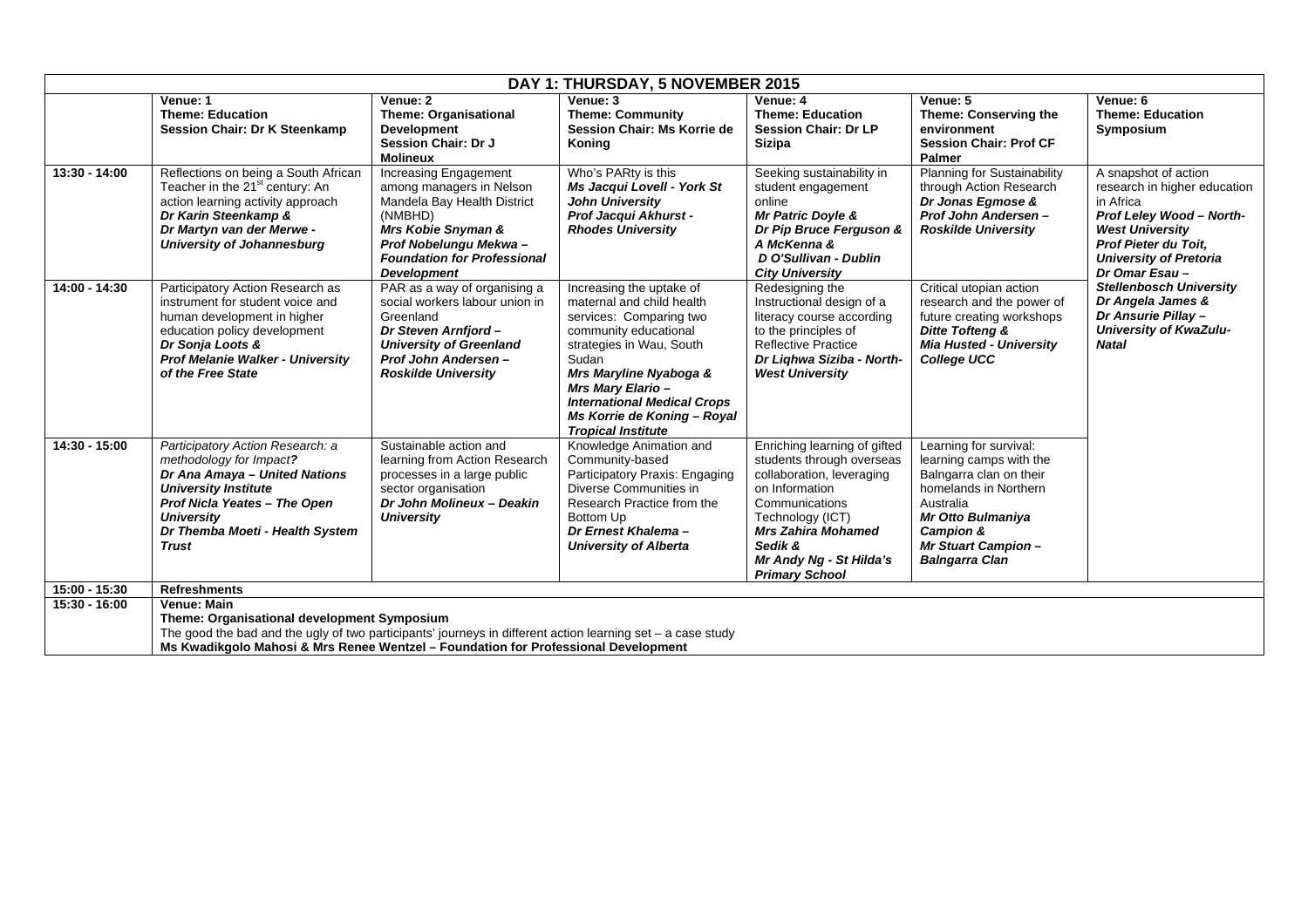| DAY 1: THURSDAY, 5 NOVEMBER 2015 |                                                                                                                                                                  |                                                                                                                                                                                                                                                                           |                                                                                                                                                                                                                                                                           |                                                                                                                                                                                                                                                   |                                                                                                                                                                                                                                            |                                                                                                                                                                                                                         |
|----------------------------------|------------------------------------------------------------------------------------------------------------------------------------------------------------------|---------------------------------------------------------------------------------------------------------------------------------------------------------------------------------------------------------------------------------------------------------------------------|---------------------------------------------------------------------------------------------------------------------------------------------------------------------------------------------------------------------------------------------------------------------------|---------------------------------------------------------------------------------------------------------------------------------------------------------------------------------------------------------------------------------------------------|--------------------------------------------------------------------------------------------------------------------------------------------------------------------------------------------------------------------------------------------|-------------------------------------------------------------------------------------------------------------------------------------------------------------------------------------------------------------------------|
|                                  | Venue: 1<br><b>Theme: Education</b><br><b>Session Chair: Mrs I Smit</b>                                                                                          | Venue: 2<br><b>Theme: Organisational</b><br>development<br><b>Session Chair: Dr H Bolton</b>                                                                                                                                                                              | Venue: 3<br><b>Theme: Community Session</b><br><b>Chair: Dr S Jacobs</b>                                                                                                                                                                                                  | Venue: 4<br>Theme:<br><b>Education</b><br><b>Session Chair: MS KW</b><br><b>Motlhankane</b>                                                                                                                                                       | Venue: 5<br><b>Theme: Education</b><br><b>Session Chair: Prof RD</b><br>Maharaj                                                                                                                                                            | Venue: 6<br><b>Theme: Communication</b><br>Workshop                                                                                                                                                                     |
| $15:30 - 16:00$                  | Methodological actions for<br>researching student teacher<br>professional development<br>Dr Angela James - University of<br><b>KwaZulu-Natal</b>                 | Cultural Historical Activity<br>Theory analysis of an initiative<br>in a learning organization:<br>Example of the South African<br><b>Qualifications Authority</b><br>Dr Heidi Bolton &<br>Ms Portia Flanagan - South<br><b>African Qualification</b><br><b>Authority</b> | Action research and learning<br>through the community<br>scorecard: bridging<br>participative methodologies in<br>community engagement<br>Ms Elmé Vivier - University<br>of Pretoria<br>Ms DianaSanchez-<br><b>Betancourt - Human</b><br><b>Sciences Research Council</b> | Evaluating class<br>participation and student<br>assessment by education<br>students (Potch Campus)<br><b>Ms Kedumetse</b><br><b>Motlhankane - North-</b><br><b>West University</b>                                                               | How Action Research<br>anchored me - a case study<br><b>Mrs Renee Wentzel -</b><br><b>Foundation for</b><br><b>Professional Development</b>                                                                                                | Exercising visual<br>approaches to participation;<br>a methodological workout<br>Dr Gill Black &<br>Dr Joanna Wheeler &<br>Mr Nabeel Petersen &<br>Miss Becky Hillyer -<br>Sustainable Livelihoods<br><b>Foundation</b> |
| 16:00 - 16:30                    | A whole new world: The magic of<br>iPad applications in an extended<br>degree program<br>Mrs Lea Koenig &<br>Mr Alastair Smart - University of<br>the Free State | Models to improve student<br>pass rates on health<br>management courses<br>Dr Gustaaf Wolvaardt &<br>Mr Anton La Grange -<br><b>Foundation for Professional</b><br><b>Development</b>                                                                                     | From etic action research<br>practitioner to emic action<br>learning facilitator: a<br>community engagement case<br>Prof Tomé Mapotse -<br><b>University of South Africa</b>                                                                                              | Education for sustainability<br>teachers conceptualize<br>their new role by action<br>research<br>Dr Noa Avriel-Avni-<br>Dead Sea and Arava<br><b>Science Center</b>                                                                              | Use of Team-Based<br>Learning (TBL) in Ionic<br><b>Equilibrium Chemistry</b><br>Lecture<br><b>Ms Rosalind Loh &amp;</b><br>Mr Kian Seng Chong &<br>Mr Chan Xin Wei &<br>Mr Ong Dun Hao -<br><b>Meridian Junior College</b>                 |                                                                                                                                                                                                                         |
| 16:30 - 17:00                    | How can I help? Using learning style<br>identification to enhance learning<br><b>Mrs Imelda Smit - North-West</b><br><b>University</b>                           | Playful provocation: how being<br>appreciative creates change -<br>theory and practice from<br>health and social care in<br>Scotland<br>Dr Cathy Sharp - Research<br>for Real<br><b>Prof Belinda Dewar -</b><br>University of the West of<br><b>Scotland</b>              | Integrated use of Appreciative<br>Inquiry and the World Cafe<br>Method in Low Socio<br><b>Economic Environments:</b><br><b>Practical Application</b><br>Dr Susanne Jacobs &<br>Mrs Elmari Botha/Verhage -<br><b>North-West University</b>                                 | The principal as<br>participatory activist<br>researcher: Reconsidering<br>and repositioning<br>traditional views of school<br>leadership in a community<br>school<br>Mr Bruce Damons-<br><b>Nelson Mandela</b><br><b>Metropolitan University</b> | Pedagogical Challenges of<br>Action Learning In Higher<br><b>Education in South Africa</b><br>Prof Rosh Maharaj -PC<br><b>Training &amp; Business</b><br>College<br>Prof Roger Mason -<br><b>Durban University of</b><br><b>Technology</b> |                                                                                                                                                                                                                         |
| 17:00 - 18:00                    | <b>Reflection on learning</b><br><b>Theme: Education</b>                                                                                                         | <b>Reflection on Learning</b><br><b>Theme: Organisational</b><br><b>Development</b>                                                                                                                                                                                       | <b>Reflection on Learning</b><br><b>Theme: Community</b>                                                                                                                                                                                                                  | <b>Reflection on Learning</b><br><b>Theme: Environment</b>                                                                                                                                                                                        |                                                                                                                                                                                                                                            |                                                                                                                                                                                                                         |
| 18:00 - 19:00                    | <b>Venue: Main</b>                                                                                                                                               |                                                                                                                                                                                                                                                                           |                                                                                                                                                                                                                                                                           |                                                                                                                                                                                                                                                   |                                                                                                                                                                                                                                            |                                                                                                                                                                                                                         |
|                                  | <b>Meeting ALARA members</b>                                                                                                                                     |                                                                                                                                                                                                                                                                           |                                                                                                                                                                                                                                                                           |                                                                                                                                                                                                                                                   |                                                                                                                                                                                                                                            |                                                                                                                                                                                                                         |
| 19:00                            | Venue:<br>Dinner: Cash bar available                                                                                                                             |                                                                                                                                                                                                                                                                           |                                                                                                                                                                                                                                                                           |                                                                                                                                                                                                                                                   |                                                                                                                                                                                                                                            |                                                                                                                                                                                                                         |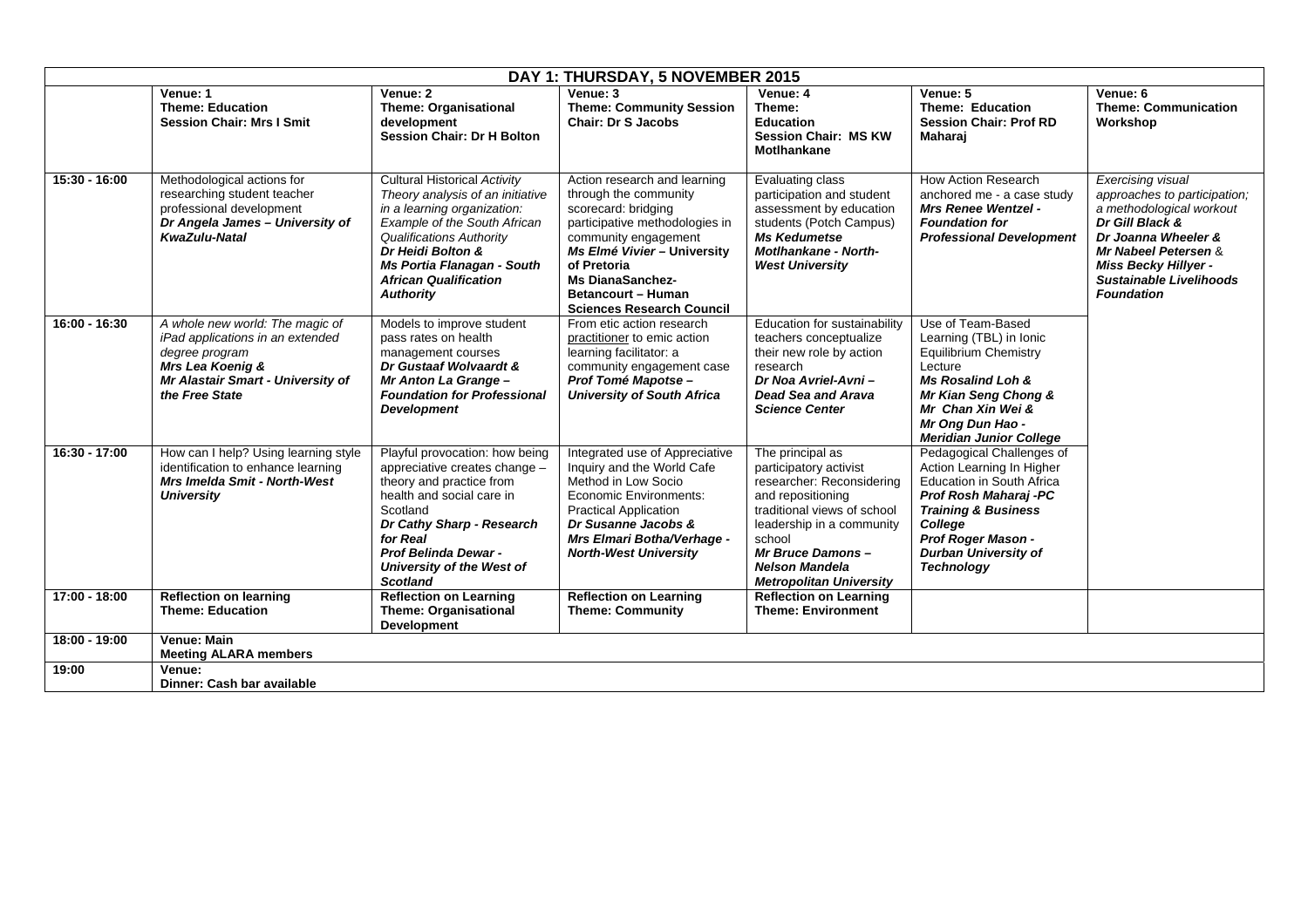|                 | DAY2: FRIDAY, 6 NOVEMBER 2015                                                                                                             |                                                          |                                                         |                                                     |                                          |                                                                    |
|-----------------|-------------------------------------------------------------------------------------------------------------------------------------------|----------------------------------------------------------|---------------------------------------------------------|-----------------------------------------------------|------------------------------------------|--------------------------------------------------------------------|
| 08:00           | <b>Registration:</b>                                                                                                                      |                                                          |                                                         |                                                     |                                          |                                                                    |
|                 | Venue: Main                                                                                                                               |                                                          |                                                         |                                                     |                                          |                                                                    |
|                 | <b>Session Chair: Prof Eileen Piggot-Irvine</b>                                                                                           |                                                          |                                                         |                                                     |                                          |                                                                    |
| $09:00 - 10:00$ | Keynote Address: Prof Richard Teare - Ready for life and work? Designing professional development pathways with marginalized young adults |                                                          |                                                         |                                                     |                                          |                                                                    |
| $10:00 - 10:30$ | <b>Refreshments: Venue</b>                                                                                                                |                                                          |                                                         |                                                     |                                          |                                                                    |
| $10:30 - 12:00$ | Venue: Main                                                                                                                               |                                                          |                                                         |                                                     |                                          |                                                                    |
|                 | Theme: Organisational development Workshop                                                                                                |                                                          |                                                         |                                                     |                                          |                                                                    |
|                 | Developing capability using a maturity model for action research: An international collaboration                                          |                                                          |                                                         |                                                     |                                          |                                                                    |
|                 | Prof Shankar Sankaran - University of Technology Sydney<br>Dr Wenday Rowe & Mr Phil Cady - Royal Roads University                         |                                                          |                                                         |                                                     |                                          |                                                                    |
|                 | Venue: 1                                                                                                                                  | Venue: 2                                                 | Venue: 3                                                | Venue: 4                                            | Venue: 5                                 | Venue: 6                                                           |
|                 | <b>Theme: Education</b>                                                                                                                   | <b>Theme: Organisational</b>                             | <b>Theme: Community Session</b>                         | <b>Theme: Innovations</b>                           | Theme: Conserving the                    | <b>Theme: Education</b>                                            |
|                 | <b>Session Chair: Mrs R SetIhare-</b>                                                                                                     | development                                              | <b>Chair: Prof DW Davies</b>                            | Symposium                                           | environment and                          | Workshop                                                           |
|                 | <b>Meltor</b>                                                                                                                             | Session Chair: Dr JE                                     |                                                         |                                                     | resources Symposium                      |                                                                    |
|                 |                                                                                                                                           | Egmose                                                   |                                                         |                                                     |                                          |                                                                    |
| $10:30 - 11:00$ | Cognitive dissonance: caught                                                                                                              | How belonging to an Action                               | Dancing in Nazareth:                                    | <b>Using Participatory Action</b>                   | The River Speaks:                        | Striving towards a fairer                                          |
|                 | between the rhetorical rock and the                                                                                                       | Learning set improved my                                 | explorations in the therapeutic                         | Research to Build                                   | Supporting the voice of civil            | world through difficult                                            |
|                 | ideological hard place of humanising                                                                                                      | work-life balance                                        | arts as a basis for personal                            | Ownership and Equity in                             | society action in water                  | dialogues                                                          |
|                 | pedagogy and neo-liberalism in                                                                                                            | Mrs Alet Bosman -                                        | and community development<br><b>Prof David Davies -</b> | Agricultural Research;<br>learning from experiences | practices South Africa<br>Ms Jane Burt - | Dr Deirdre van Jaarsveldt -<br><b>University of the Free State</b> |
|                 | higher education Engagement - the<br>self-reflective autoethnographical                                                                   | <b>Foundation for Professional</b><br><b>Development</b> | <b>University of Derby</b>                              | in Africa, Asia and the                             | <b>Environmental Monitoring</b>          |                                                                    |
|                 | narrative of a comprehensive                                                                                                              |                                                          | <b>Ms Reem Shamshoum -</b>                              | Pacific                                             | Group                                    |                                                                    |
|                 | universi ty Engagement Manager                                                                                                            |                                                          | <b>Maawal Nazareth</b>                                  | Dr Marina Apgar &                                   | Prof Heila Lotz-Sisitka &                |                                                                    |
|                 | Dr Belinda du Plooy - Nelson                                                                                                              |                                                          | <b>Mrs Ermer Clarke -</b>                               | <b>Mr Jeston Lunda</b>                              | <b>Prof Tally Palmer - Rhodes</b>        |                                                                    |
|                 | <b>Mandela Metropolitan University</b>                                                                                                    |                                                          | <b>Daviesclarke Associates</b>                          | Kalembwe &                                          | <b>University</b>                        |                                                                    |
|                 |                                                                                                                                           |                                                          |                                                         | Mr James Kwaimani &                                 | <b>Mr Derick Du Toit -</b>               |                                                                    |
| $11:00 - 11:30$ | Fatlhogang - Teachers generate the                                                                                                        | Assessment of the Skills                                 | Community strengthening for a                           | <b>Mr Sochanny Hak -</b>                            | <b>AWARD</b>                             |                                                                    |
|                 | light at the end of the tunnel using a                                                                                                    | Development Facilitators and                             | people-centred primary health                           | <b>WorldFish</b>                                    |                                          |                                                                    |
|                 | PALAR process                                                                                                                             | Human Development                                        | care system: PAR as a tool for                          |                                                     |                                          |                                                                    |
|                 | Mrs Rubina Setlhare-Meltor-                                                                                                               | practitioners Competencies at                            | social change in Zimbabwe                               |                                                     |                                          |                                                                    |
|                 | <b>University of Johannesburg</b><br>Prof Lesley Wood - North West                                                                        | the Eastern Cape Health<br><b>Districts</b>              | and Tanzania<br>Barbara Kaim - Training and             |                                                     |                                          |                                                                    |
|                 | <b>University</b>                                                                                                                         | Miss Pricilla Sebone &                                   | <b>Research Support Centre</b>                          |                                                     |                                          |                                                                    |
|                 |                                                                                                                                           | Mr Geoffrey Guloba &                                     | <b>Zimbabwe</b>                                         |                                                     |                                          |                                                                    |
|                 |                                                                                                                                           | Mrs Ernesha Webb-Mazinyo                                 | Greysmo Mutashobya-                                     |                                                     |                                          |                                                                    |
|                 |                                                                                                                                           | - Foundation for                                         | <b>Health Promotion Tanzania</b>                        |                                                     |                                          |                                                                    |
|                 |                                                                                                                                           | <b>Professional Development</b>                          | Tatemda Chiware-                                        |                                                     |                                          |                                                                    |
|                 |                                                                                                                                           |                                                          | <b>Zimbabwe Association of</b>                          |                                                     |                                          |                                                                    |
|                 |                                                                                                                                           |                                                          | <b>Doctors for Human Rights</b>                         |                                                     |                                          |                                                                    |
| $11:30 - 12:00$ | Cultural complexity, ethics and                                                                                                           | <b>Making Sense Bringing</b>                             | Ebola outbreak prevention and                           | <b>Participatory Democracy</b>                      |                                          |                                                                    |
|                 | action research in Secondary School                                                                                                       | Everyday Life at Work -                                  | control through community-                              | as Philosophy of Science                            |                                          |                                                                    |
|                 | Literature teaching                                                                                                                       | <b>Experiences with Critical</b>                         | medical participatory                                   | <b>Orientation for Action</b>                       |                                          |                                                                    |
|                 | <b>Ms Nicci Hays - Rhodes</b><br><b>University</b>                                                                                        | Utopian Action Research as                               | partnerships<br>Dr Frederick Marais-                    | Research<br><b>Dr Erik Lindhult -</b>               |                                          |                                                                    |
|                 |                                                                                                                                           | Trans-disciplinary<br>Methodology                        | <b>Western Cape Government</b>                          | Mälardalen University                               |                                          |                                                                    |
|                 |                                                                                                                                           | Dr Jonas Egmose &                                        | <b>Prof Meredith Minkler-</b>                           |                                                     |                                          |                                                                    |
|                 |                                                                                                                                           | Prof Janne Gleerup &                                     | <b>Berkeley University</b>                              |                                                     |                                          |                                                                    |
|                 |                                                                                                                                           | Prof Birger Nielsen -                                    | <b>Prof Nancy Gibson - McGill</b>                       |                                                     |                                          |                                                                    |
|                 |                                                                                                                                           | <b>Roskilde University</b>                               | <b>University</b>                                       |                                                     |                                          |                                                                    |
|                 |                                                                                                                                           |                                                          |                                                         |                                                     |                                          |                                                                    |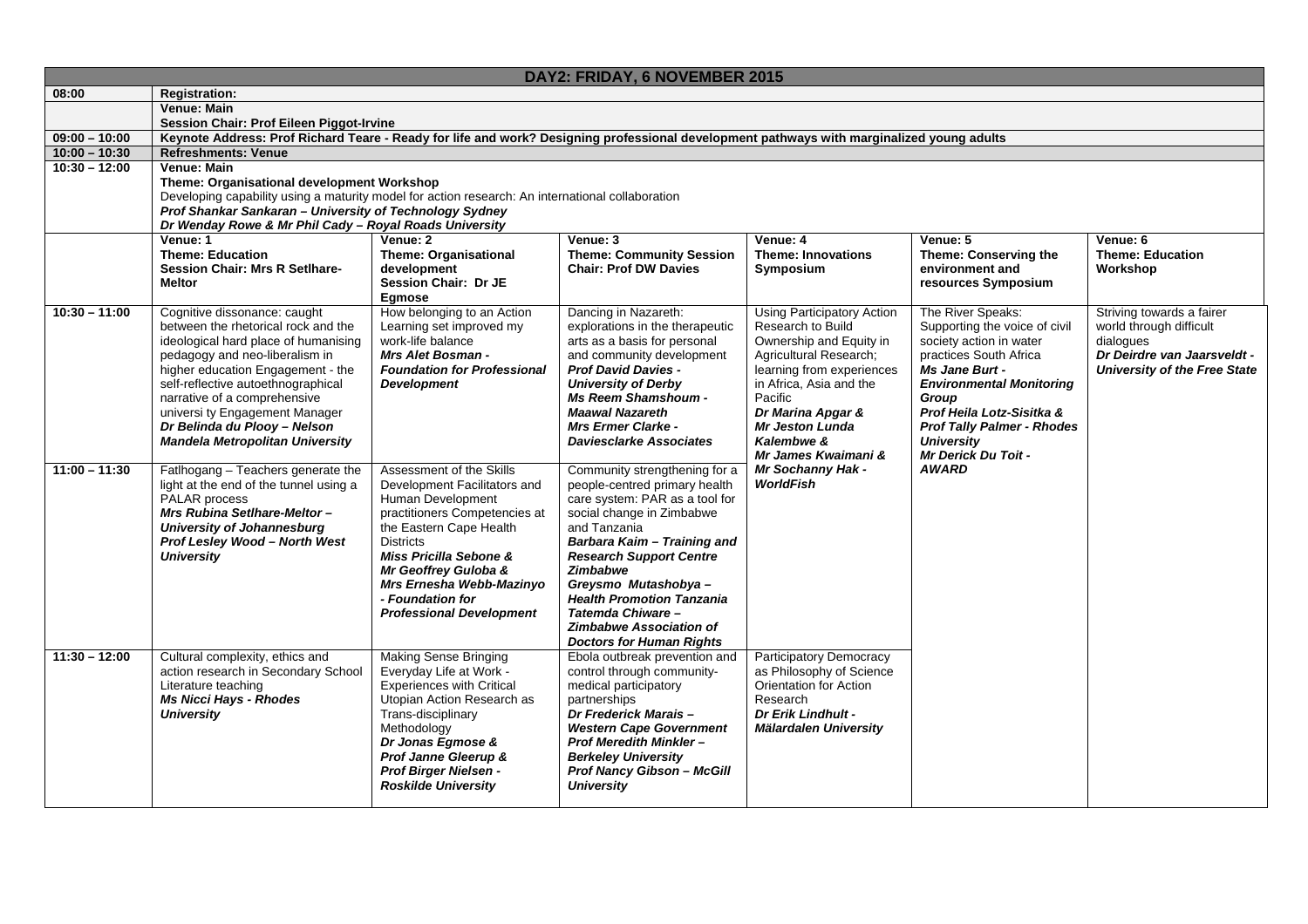|                                    |                                                                                                                                                                                                         | DAY2: FRIDAY, 6 NOVEMBER 2015                                                                                                                                                                                                   |                                                                                                                                                                                                                                                                                          |                                                                                                                                                                                                                                                            |                                                                                                                                                                                                                                                          |                                                                                                                                                                        |  |
|------------------------------------|---------------------------------------------------------------------------------------------------------------------------------------------------------------------------------------------------------|---------------------------------------------------------------------------------------------------------------------------------------------------------------------------------------------------------------------------------|------------------------------------------------------------------------------------------------------------------------------------------------------------------------------------------------------------------------------------------------------------------------------------------|------------------------------------------------------------------------------------------------------------------------------------------------------------------------------------------------------------------------------------------------------------|----------------------------------------------------------------------------------------------------------------------------------------------------------------------------------------------------------------------------------------------------------|------------------------------------------------------------------------------------------------------------------------------------------------------------------------|--|
| $12:00 - 13:00$                    | Lunch:                                                                                                                                                                                                  |                                                                                                                                                                                                                                 |                                                                                                                                                                                                                                                                                          |                                                                                                                                                                                                                                                            |                                                                                                                                                                                                                                                          |                                                                                                                                                                        |  |
| $13:00 - 14:30$                    | Venue: Main<br><b>Theme: Community Workshop</b><br>AL / AR applied as a tool for Community Development in Curricular Related Community Engagement<br>Ms Gernia van Niekerk - University of Pretoria     |                                                                                                                                                                                                                                 |                                                                                                                                                                                                                                                                                          |                                                                                                                                                                                                                                                            |                                                                                                                                                                                                                                                          |                                                                                                                                                                        |  |
|                                    | Venue: 1<br><b>Theme: Education</b><br><b>Session Chair: Dr M Stander</b>                                                                                                                               | Venue: 2<br><b>Theme: Organisational</b><br>development<br>Session Chair: Dr J<br><b>Molineux</b>                                                                                                                               | Venue: 3<br><b>Theme: Education</b><br>Symposium                                                                                                                                                                                                                                         | Venue: 4<br><b>Theme: Education</b><br><b>Session Chair: Ms GM</b><br>Meyer                                                                                                                                                                                | Venue: 5<br><b>Theme: Education</b><br>Symposium                                                                                                                                                                                                         | Venue: 6<br><b>Theme: Education</b><br>Workshop                                                                                                                        |  |
| $13:00 - 13:30$                    | The recognition theory as guideline<br>for the development of religious<br>tolerance praxis in mono-religious<br>education institutions<br><b>Mr Morne Diedericks - AROS</b>                            | Forming, norming, storming<br>and performing in action<br>learning set - a case study<br><b>Ms Renee Wentzel &amp;</b><br>Mrs Hanlie Kapp &<br>Mr Barend Botha-<br><b>Foundation for Professional</b><br><b>Development</b>     | Finding Our Way Through the<br>Dark - Researchers'<br>Reflection on ALARA<br><b>Experiences at The University</b><br>of Fort Hare (UFH)<br>Dr Ulene Schiller &<br><b>Ms Cuzette du Plessis &amp;</b><br>Ms Penny Jaffray &<br><b>Ms Tammy Ridley -</b><br><b>University of Fort Hare</b> | Changing roles, changing<br>outcomes: a critical<br>reflection on the<br>facilitator's multi-faceted<br>position and learning<br>during an action research<br>process<br>Ms Merna Meyer &<br>Prof Lesley Wood-<br><b>North-West University</b>             | Changing the World is Easy,<br>Changing the Academy is<br>Hard: Systemic Action<br>Research and the<br>Recreation of Higher<br>Education<br>Dr Mary Brydon-Miller-<br><b>University of Cincinnati</b><br>Dr Danny Burns -<br><b>University of Sussex</b> | The Action Research<br>Network of the Americas<br>(ARNA): Toward Worldwide<br>Collaboration in Practitioner<br>Inquiry<br>Dr Joseph Shosh -<br><b>Moravian College</b> |  |
| $13:30 - 14:00$                    | Enhancing marking skills of external<br>markers in higher institutions using<br>action research<br>Dr Matthew Ovbiebo - University<br>of South Africa                                                   | The challenges of keeping an<br>Action Learning set together<br>Mrs Alet Bosman -<br><b>Foundation for Professional</b><br><b>Development</b>                                                                                   |                                                                                                                                                                                                                                                                                          | <b>Enhancing learners' Maths</b><br>and English - a service-<br>learning project initiative<br>Dr Hanlie Dippenaar-<br><b>Cape Peninsula</b><br>University of<br><b>Technology</b>                                                                         | Dr V ictorFriedman - Max<br><b>Stern Yezreel Valley</b><br>College<br>Dr Maricar Prudente &<br>Dr Socorro Aguja - De La<br><b>Salle University</b><br>Dr Mia Husted &                                                                                    |                                                                                                                                                                        |  |
| $14:00 - 14:30$<br>$14:30 - 15:00$ | "Plagiarism is for real". Avoiding<br>plagiarism in academic institutions:<br>action research from the writing<br>centre<br>Dr Marga Stander - University of<br>the Free State<br>Refreshments: Venue - | Action research is the catalyst<br>for change in a dramatic<br>improvement of IPT initiation<br>rates in Vhembe district<br>Dr Margot Uys &<br>Ms Ntombi Sibanyoni-<br><b>Foundation for Professional</b><br><b>Development</b> |                                                                                                                                                                                                                                                                                          | An action research<br>investigation into student<br>reflections on their<br>teaching and writing<br>experience using reflective<br>diaries<br>Dr Willie Chinyamurindi<br>& Ms Mari Ford &<br><b>Mrs Linda Scheckle -</b><br><b>University of Fort Hare</b> | <b>Dr Ditte Tofteng -</b><br><b>University College Capital</b>                                                                                                                                                                                           |                                                                                                                                                                        |  |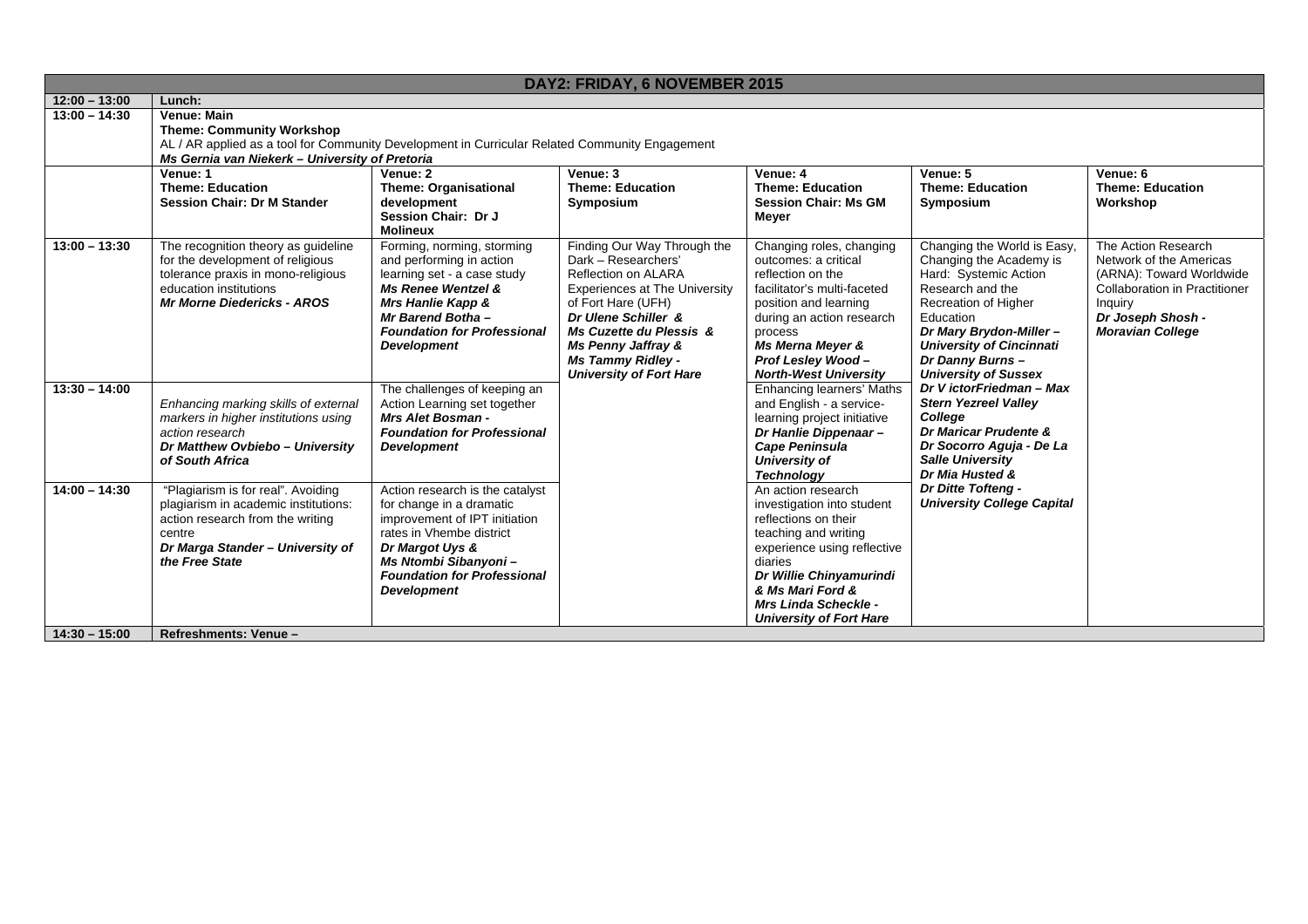## **DAY2: FRIDAY, 6 NOVEMBER 2015**

| $15:00 - 16:30$ | Venue: Main                                                                                                                                     |
|-----------------|-------------------------------------------------------------------------------------------------------------------------------------------------|
|                 | Theme: Community Symposium & visual arts                                                                                                        |
|                 | Food Dignity as Project, Radical Dignity as Process: exploring the impact of community-academic relationships on a U.S. action research project |
|                 | Ms Jemila Sequeira MSW - Whole Community Project                                                                                                |
|                 | Mr Damon Brangman - Whole Community Project                                                                                                     |
|                 | Dr Monica Hargraves - Cornell University                                                                                                        |
|                 | Mr Daryl Marshall - East New York Farms                                                                                                         |
|                 | Lt Marty Neideffer - Dig Deep Farms and Produce                                                                                                 |
|                 | Mr Pac Rucker - Dig Deep Farms and Produce                                                                                                      |
|                 | Ms Ylanda Bowden - Dig Deep Farms and Produce                                                                                                   |
|                 | Mr Reece Owens - Feeding Laramie Valley                                                                                                         |
|                 | Ms Lina Dunning - Feeding Laramie Valley                                                                                                        |
|                 | Ms Trish Penny - Feeding Laramie Valley                                                                                                         |
|                 | Mr Tony Mendoza - Feeding Laramie Valley                                                                                                        |
|                 | Dr Katharine Bradley - Food Dignity Project                                                                                                     |
|                 | <b>Ms Gavle Woodsum - Action Resources International</b>                                                                                        |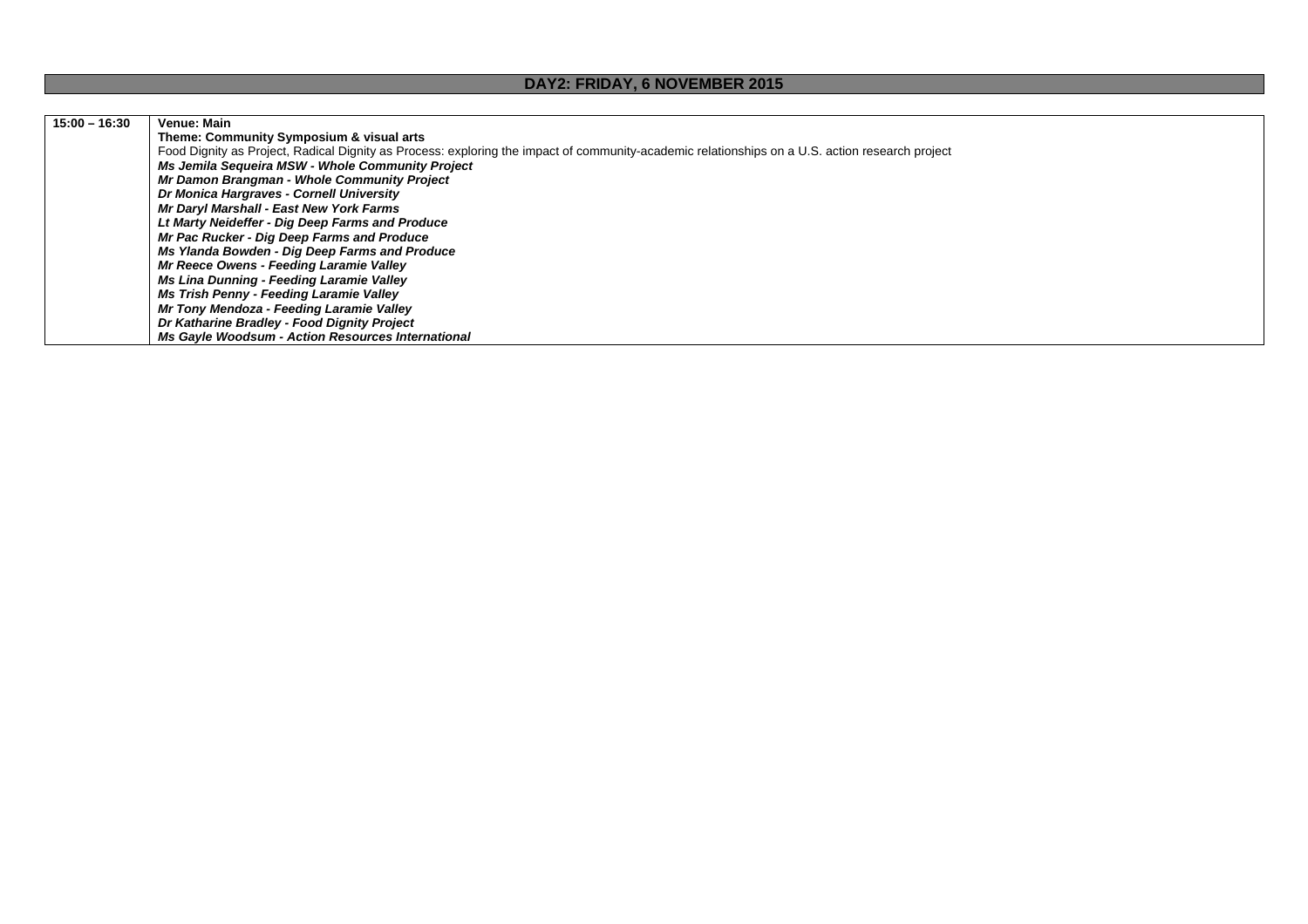|                 | DAY2: FRIDAY, 6 NOVEMBER 2015                                                                                                                                                                                                                                                      |                                                                                                                                                                                                                                                                                                                                                                                                   |                                                                                                                                                                                                                                                                                                                                                         |                                                                                                                                                                                                                                                                                                                                                                  |                                                                                                                                                                                                                                                                           |                                                                                                                                                                                                                                                                      |  |
|-----------------|------------------------------------------------------------------------------------------------------------------------------------------------------------------------------------------------------------------------------------------------------------------------------------|---------------------------------------------------------------------------------------------------------------------------------------------------------------------------------------------------------------------------------------------------------------------------------------------------------------------------------------------------------------------------------------------------|---------------------------------------------------------------------------------------------------------------------------------------------------------------------------------------------------------------------------------------------------------------------------------------------------------------------------------------------------------|------------------------------------------------------------------------------------------------------------------------------------------------------------------------------------------------------------------------------------------------------------------------------------------------------------------------------------------------------------------|---------------------------------------------------------------------------------------------------------------------------------------------------------------------------------------------------------------------------------------------------------------------------|----------------------------------------------------------------------------------------------------------------------------------------------------------------------------------------------------------------------------------------------------------------------|--|
|                 | Venue: 1<br><b>Theme: Education</b><br><b>Session Chair: Ms MS</b><br><b>Mathikithela</b>                                                                                                                                                                                          | Venue: 2<br><b>Theme: Organisation</b><br>development<br>Session Chair: Dr LP<br><b>Sizipa</b>                                                                                                                                                                                                                                                                                                    | Venue: 3<br><b>Theme: Community</b><br><b>Session Chair: Ms Tessa</b><br><b>Meyer</b>                                                                                                                                                                                                                                                                   | Venue: 4<br><b>Theme: Innovations</b><br><b>Workshop / Artistic</b><br><b>Display</b>                                                                                                                                                                                                                                                                            | Venue: 5<br><b>Theme: Education</b><br><b>Session Chair: Mrs I Smit</b>                                                                                                                                                                                                   | Venue: 6<br><b>Theme: Education</b><br><b>Session Chair: Dr J Shosh</b>                                                                                                                                                                                              |  |
| $15:00 - 15:30$ | Youth as agents of change: a YPAR<br>approach to making school an<br>enabling space<br><b>Ms Maite Mathikithela &amp;</b><br>Prof Lesley Wood - North-West<br><b>University</b>                                                                                                    | Sustaining participatory action<br>research approaches in<br>institutional practice: learning<br>from working with health<br>centre committees<br>Dr Rene Loewenson-<br><b>Training &amp; Research</b><br><b>Support Centre</b><br>Ms Therese Boulle -<br><b>University of Cape Town</b><br>Sr Idah Zulu & Dr Clara<br>Mbwili Muleya – Lusaka<br><b>District Health Management</b><br><b>Team</b> | Social determinants of child<br>health: capturing and<br>addressing community<br>perspectives through a<br>participatory action research<br>approach<br>Dr Frederick Marais-<br><b>Western Cape Government</b><br>Dr Ayesha Kadir - World<br><b>Health Organization</b><br>Dr Nicola Desmond-<br><b>Liverpool School of Tropical</b><br><b>Medicine</b> | Reflection and learning<br>with Participate: a global<br>network on participatory<br>practice and policy<br>influence /<br>Film screening: Work<br>with us - Community-<br>driven research inspiring<br>change<br><b>Ms Erika Lopez Franco</b><br>& Ms Thea Shahrokh -<br>Institute of<br><b>Development Studies</b><br>Dr Joanna Wheeler-<br><b>Sustainable</b> | Using the Graphic Tablet<br><b>Projection Technology</b><br>(GTPT): improving students'<br>learning through action<br>research<br><b>Prof Rakesh Belwal &amp;</b><br><b>Prof Shweta Belwal - Sohar</b><br><b>University</b>                                               | Contributing to the Creation<br>of A Worldwide Knowledge<br>Base on Teaching by<br>Teachers: The Moravian<br><b>Action Research Project</b><br>Dr Joseph Shosh -<br><b>Moravian College</b>                                                                          |  |
| $15:30 - 16:00$ | Developing a support system for<br>teachers in an inclusive education<br>setting: A collaborative action<br>research approach<br>Mrs Reinette Koekemoer - North-<br><b>West University</b>                                                                                         | How Action Research and<br>Action Learning helped me to<br>develop a conference<br>evaluation toolkit while<br>developing myself<br>Mrs Alet Bosman-<br><b>Foundation for Professional</b><br><b>Development</b>                                                                                                                                                                                  | The Greatest Gift: Improving<br>Couple HIV Testing Rates in<br>two districts in South Africa<br>Ms Tessa Meyer &<br>Ms Ncamsile Nhlabathi -<br><b>Society for Family Health</b>                                                                                                                                                                         | Livelihoods<br><b>Foundation</b>                                                                                                                                                                                                                                                                                                                                 | The use of ICT for teaching<br>and learning in South African<br>school: A Participatory action<br>Research.<br>Dr Leodi Tshelane -<br><b>University of the Free State</b>                                                                                                 | <b>Building "Restorative</b><br>Relationships": An<br>Actionable Theory of<br><b>Inclusive School Practice</b><br>Prof Victor Friedman -<br><b>Max Stern Yezreel Valley</b><br>College<br>Dr Michal Razer - Oranim<br><b>Academic College of</b><br><b>Education</b> |  |
| $16:00 - 16:30$ | Teenagers doing it for themselves: a<br>PAR approach to the prevention of<br>teenage pregnancy<br><b>Ms Rarah Hendricks - Nelson</b><br><b>Mandela Metropolitan University</b><br>Prof Lesley Wood - North-West<br><b>University</b>                                               | Being led to insight using<br>Action Research principles.<br>It's not me, it my project $- a$<br>case study<br><b>Mrs Renee Wentzel -</b><br><b>Foundation for Professional</b><br><b>Development</b>                                                                                                                                                                                             | Confronting dissenting<br>community voices -<br>Experiences from community<br>based Aboriginal researchers<br>using PAR for research and<br>evaluation in Northern Australia<br>Mr Dean Ybarbuk &<br><b>Mr Otto Bulmaniya Campion</b><br>& Ms Hmalan Hunter-Xenie &<br>Dr Bev Sithole - Charles<br><b>Darwin University</b>                             |                                                                                                                                                                                                                                                                                                                                                                  | Decoding and encoding<br>learning towards the<br>empowerment of lecturers and<br>students across a university's<br>three campuses<br>Mrs Imelda Smit &<br>Dr Lighwa Siziba &<br><b>Ms Kedumetse Motlhankane</b><br>& Ms Matshidiso Pooe -<br><b>North-West University</b> | Creating authentic, action<br>learning spaces: reflection,<br>mindfulness and resiliency<br>as tools for teacher<br>training and personal<br>development<br>Dr Martyn Van der Merwe<br>& Ms Nardia Randell -<br>University of<br>Johannesburg                        |  |
| $16:30 - 17:00$ | <b>Building Healthy Communities</b><br>through community-based<br>participatory research, action and<br>evaluation approaches - an<br>innovative short course<br>Dr F rederick Marais - Western<br><b>Cape Government</b><br>Prof Meredith Minkler - Berkeley<br><b>University</b> | Using participatory action<br>research to identify roles and<br>competencies of district and<br>sub-district pharmacists in<br>Cape Town, South Africa<br>Dr Hazel Bradley &<br>Prof Uta Lehmann &<br><b>Prof Nadine Butler -</b><br>University of the Western<br>Cape                                                                                                                            | A Case Study on Action<br>Learning with Problem-Based<br>Learning in Gaming Simulation<br>for Promoting Community<br>Resilience<br>Dr Yusuke Toyoda &<br>Dr Hidehiko Kanegae &<br>Mr Kohei Sakai - Ritsumeikan<br><b>University</b>                                                                                                                     | Decoding and encoding<br>ICT preferences and<br>skills levels of first year<br>students at North-West<br>University, Mafikeng<br>Campus<br><b>Ms Matshidiso Pooe -</b><br><b>North-West University</b>                                                                                                                                                           | A Study on the Effectiveness<br>of Action Learning Workshop<br>from the Perspective of<br>"Fundamental Competencies<br>for Working Persons"<br>Mr Kohei Sakai &<br>Dr Yusuke Toyoda &<br>Dr Hidehiko Kanegae -<br><b>Ritsumeikan University</b>                           | Voicing Our Identities<br>Sara Salyers - Fife College<br>Dr Pip Bruce Ferguson -<br><b>Dublin City University</b>                                                                                                                                                    |  |
| 17:00 - 18:00   | <b>Reflection on Learning</b><br><b>Theme: Education</b>                                                                                                                                                                                                                           | <b>Reflection on Learning</b><br><b>Theme: Organisational</b><br><b>Development</b>                                                                                                                                                                                                                                                                                                               | <b>Reflection on Learning</b><br><b>Theme: Community</b>                                                                                                                                                                                                                                                                                                | <b>Reflection on Learning</b><br><b>Theme: Innovations</b>                                                                                                                                                                                                                                                                                                       |                                                                                                                                                                                                                                                                           |                                                                                                                                                                                                                                                                      |  |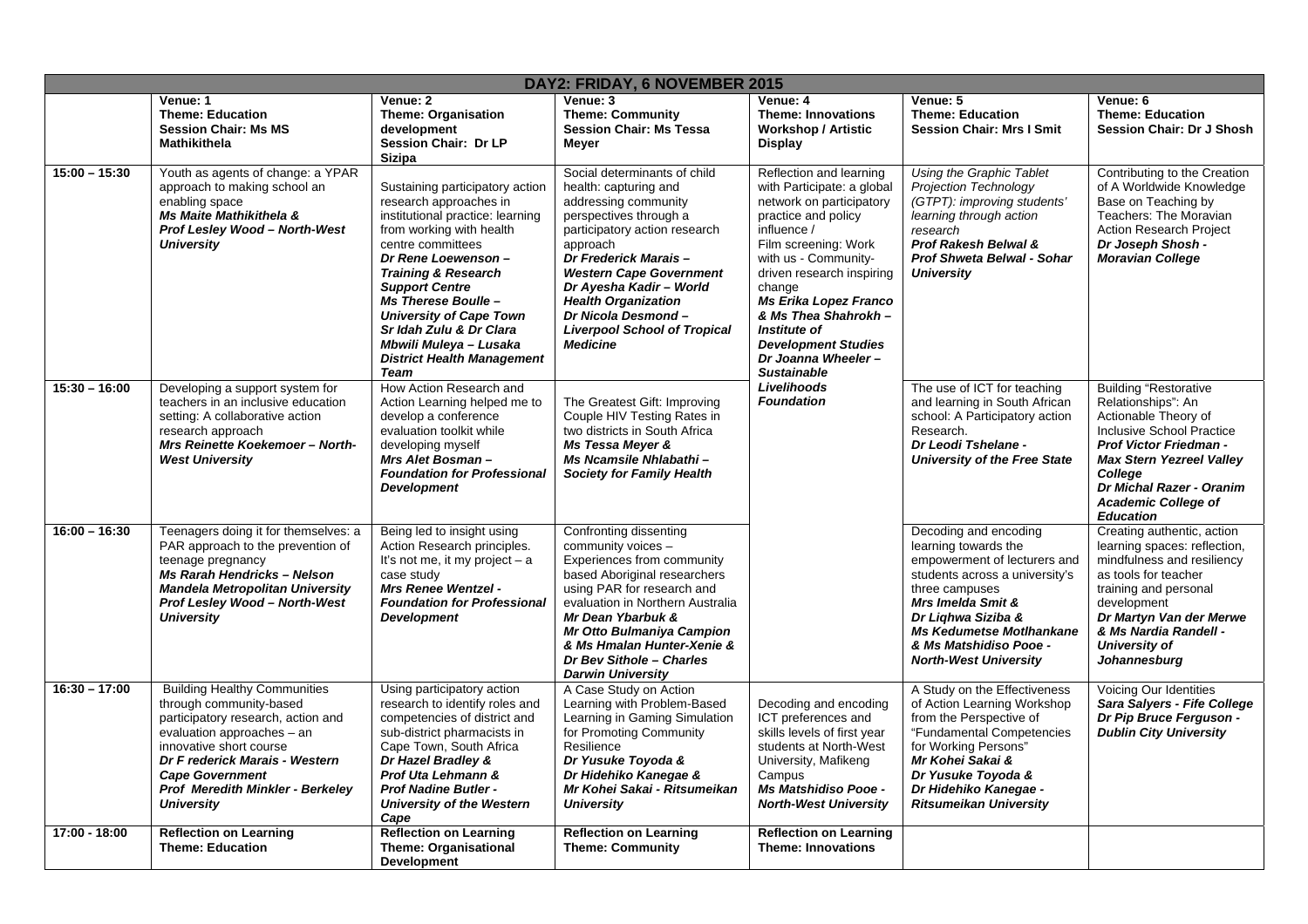| 19:00 |         | Gala Dinner: Cash Bar Available |
|-------|---------|---------------------------------|
|       | Venue - |                                 |

| DAY 3: SATURDAY, 7 NOVEMBER 2015 |                                                                                                                                                                                                                                        |                                                                                                                                                                                                      |                                                                                                                                                  |                                                                                                                                                                                                                                                                   |                                                                                                                                                                                                                                                                                 |                                                                                                                                                                                                                                                                                                      |
|----------------------------------|----------------------------------------------------------------------------------------------------------------------------------------------------------------------------------------------------------------------------------------|------------------------------------------------------------------------------------------------------------------------------------------------------------------------------------------------------|--------------------------------------------------------------------------------------------------------------------------------------------------|-------------------------------------------------------------------------------------------------------------------------------------------------------------------------------------------------------------------------------------------------------------------|---------------------------------------------------------------------------------------------------------------------------------------------------------------------------------------------------------------------------------------------------------------------------------|------------------------------------------------------------------------------------------------------------------------------------------------------------------------------------------------------------------------------------------------------------------------------------------------------|
| 08:00                            | <b>Registration: Venue</b>                                                                                                                                                                                                             |                                                                                                                                                                                                      |                                                                                                                                                  |                                                                                                                                                                                                                                                                   |                                                                                                                                                                                                                                                                                 |                                                                                                                                                                                                                                                                                                      |
|                                  | Venue:                                                                                                                                                                                                                                 |                                                                                                                                                                                                      |                                                                                                                                                  |                                                                                                                                                                                                                                                                   |                                                                                                                                                                                                                                                                                 |                                                                                                                                                                                                                                                                                                      |
|                                  | <b>Session Chair: Prof Piggot-Irvine</b>                                                                                                                                                                                               |                                                                                                                                                                                                      |                                                                                                                                                  |                                                                                                                                                                                                                                                                   |                                                                                                                                                                                                                                                                                 |                                                                                                                                                                                                                                                                                                      |
| $08:30 - 09:30$                  | Keynote: Prof Danny Burns - Reaching for the stars: nurturing participatory change at scale                                                                                                                                            |                                                                                                                                                                                                      |                                                                                                                                                  |                                                                                                                                                                                                                                                                   |                                                                                                                                                                                                                                                                                 |                                                                                                                                                                                                                                                                                                      |
|                                  | Venue: 1<br><b>Theme: Education</b><br><b>Session Chair: Mr A Smart</b>                                                                                                                                                                | Venue: 2<br><b>Theme: Organisational</b><br>development<br><b>Session Chair: Dr A Turner</b>                                                                                                         | Venue: 3<br><b>Education</b><br><b>Session Chair: Dr L</b><br>Wolvaardt                                                                          | Venue: 4<br><b>Theme: Education</b><br><b>Session Chair: Ms CD</b><br>Rensburg                                                                                                                                                                                    | Venue: 5<br><b>Theme: Education</b><br><b>Session Chair: Prof D</b><br><b>Santos</b>                                                                                                                                                                                            | Venue: 6<br><b>Theme: Organisational</b><br><b>Development</b><br><b>Session Chair: Mr R</b><br>Waddington                                                                                                                                                                                           |
| $09:30 - 10:00$                  | Improving LMS usage through<br>scaffolded support to staff and<br>students<br>Mr Alastair Smart - University of<br>the Free State                                                                                                      | Social change through action<br>research<br>Dr Agnes Turner &<br>Dr Thomas Stern-<br><b>University of Klagenfurt</b>                                                                                 | Supervising as living theory:<br>tradition versus transformation<br>Dr Liz Wolvaardt &<br>Prof Pieter du Toit -<br><b>University of Pretoria</b> | Facilitating alumni<br>support for a low<br>resourced high school<br>using Participatory<br><b>Action Research</b><br>methodologies (PAR)<br><b>Mrs Cheryl Rensburg</b><br>& Dr Laetitia Greyling<br>- Nelson Mandela<br><b>Metropolitan</b><br><b>University</b> | An enquiry into the<br>significance of first-person<br>research for the creation of<br>knowledge to reduce suffering<br>and enhance human<br>flourishing<br>Dr Joan Walton - Liverpool<br><b>Hope University</b><br><b>Ms Sonia Hutchison -</b><br><b>University of Cumbria</b> | Every picture tells a story:<br>Finding hope in a toxic<br>organisation through action<br>research<br>Mr Rod Waddington &<br>Prof Lesley Wood - North-<br><b>West University</b>                                                                                                                     |
| $10:00 - 10:30$                  | Facilitating successful design<br>learning outcomes for all in first-year<br>architecture<br>Ms Ariane Janse van Rensburg -<br><b>University of the Witwatersrand</b><br>Prof Juliana Smith - University of<br><b>The Western Cape</b> | Community involvement in<br>reducing perinatal deaths<br>Mrs Sharon Ngomane &<br><b>Ms Sharon Ramaila &amp;</b><br>Mrs Tebogo Sefufula -<br><b>Foundation for Professional</b><br><b>Development</b> | The action research thesis and<br>beyond: A transformative<br>journey?<br><b>Prof Annette Wilkinson -</b><br>University of the Fee State         | Applying a PALAR<br>approach to develop an<br>integrated process for<br>facilitating sustainable<br>holistic well-being in<br>South African school<br>communities<br>Dr Ansie Kitching -<br><b>North-West University</b>                                          | Participatory action research<br>and educational changes:<br>coping with the 'predictable'<br>unpredictable actions<br><b>Prof Doris Santos -</b><br>Universidad Nacional de<br>Colombia                                                                                        | Assessment of the<br>effectiveness of the General<br><b>Practitioners Contracting</b><br>model in Tshwane Health<br>District, South Africa<br>Dr Nkhensani Nkhwashu<br>& Mr Geoffrey Guloba -<br><b>Foundation for</b><br><b>Professional Develoment</b><br>Dr Victor Andoseh -<br><b>Consultant</b> |
| $10:30 - 11:00$                  | Refreshments: Book launch - Prof Danny Burns                                                                                                                                                                                           |                                                                                                                                                                                                      |                                                                                                                                                  |                                                                                                                                                                                                                                                                   |                                                                                                                                                                                                                                                                                 |                                                                                                                                                                                                                                                                                                      |
| $11:00 - 12:30$                  | Venue: Main                                                                                                                                                                                                                            |                                                                                                                                                                                                      |                                                                                                                                                  |                                                                                                                                                                                                                                                                   |                                                                                                                                                                                                                                                                                 |                                                                                                                                                                                                                                                                                                      |
|                                  | <b>Theme: Innovations Workshop</b>                                                                                                                                                                                                     |                                                                                                                                                                                                      |                                                                                                                                                  |                                                                                                                                                                                                                                                                   |                                                                                                                                                                                                                                                                                 |                                                                                                                                                                                                                                                                                                      |
|                                  | Are journals obsolete?                                                                                                                                                                                                                 |                                                                                                                                                                                                      |                                                                                                                                                  |                                                                                                                                                                                                                                                                   |                                                                                                                                                                                                                                                                                 |                                                                                                                                                                                                                                                                                                      |
|                                  | Innovative writing, publishing, and knowledge sharing in action research                                                                                                                                                               |                                                                                                                                                                                                      |                                                                                                                                                  |                                                                                                                                                                                                                                                                   |                                                                                                                                                                                                                                                                                 |                                                                                                                                                                                                                                                                                                      |
|                                  | Prof Victor Friedman - Max Stern Yezreel Valley College & Prof Mary Brydon-Miller - University of Cincinnati                                                                                                                           |                                                                                                                                                                                                      |                                                                                                                                                  |                                                                                                                                                                                                                                                                   |                                                                                                                                                                                                                                                                                 |                                                                                                                                                                                                                                                                                                      |